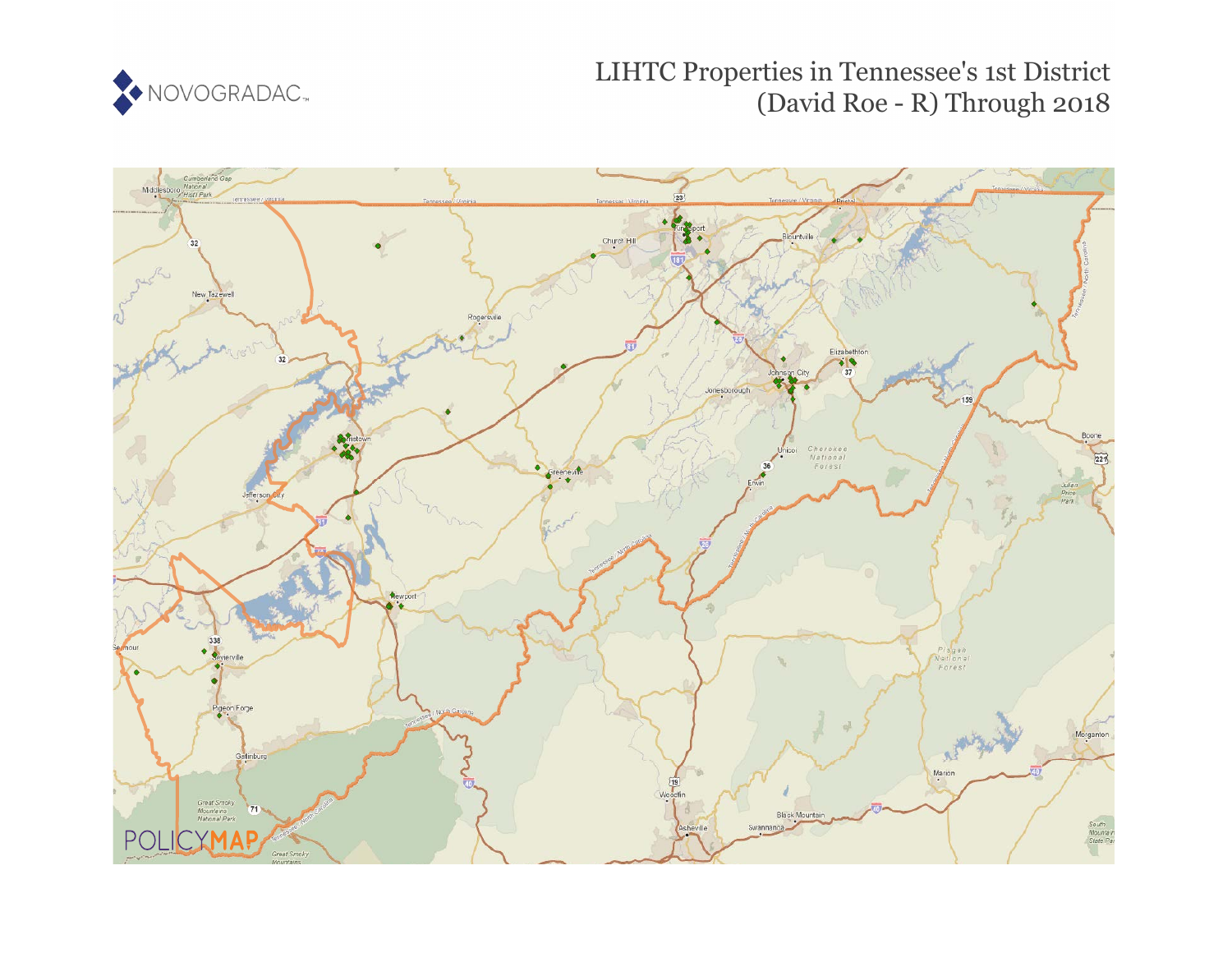| <b>Project Name</b>                        | <b>Address</b>                                     | <b>City</b>              | <b>State</b> | <b>Zip Code</b> | Nonprofit<br><b>Sponsor</b> | <b>Allocation</b><br>Year | <b>Annual</b><br><b>Allocated</b><br><b>Amount</b> | <b>Year Placed<br/>in Service</b> | <b>Construction Type</b>               | <b>Total</b><br><b>Units</b> | Low<br><b>Income</b><br><b>Units</b> | <b>Rent or</b><br><b>Income</b><br><b>Ceiling</b> | <b>Credit</b><br><b>Percentage</b>          | Tax-<br><b>Exempt</b><br><b>Bond</b> | <b>HUD Multi-Family</b><br><b>Financing/Rental</b><br><b>Assistance</b> |
|--------------------------------------------|----------------------------------------------------|--------------------------|--------------|-----------------|-----------------------------|---------------------------|----------------------------------------------------|-----------------------------------|----------------------------------------|------------------------------|--------------------------------------|---------------------------------------------------|---------------------------------------------|--------------------------------------|-------------------------------------------------------------------------|
| ONE WILCOX PLACE                           | $650$ N WILCOX<br>DR                               | KINGSPORT                | $\rm TN$     | 37660           | Yes                         | 1998                      | \$420,046                                          | 1999                              | New Construction                       | 72                           | 72                                   | $60\%$ AMGI                                       | $70\,\%$ present $\,$ No value              |                                      | $\rm No$                                                                |
| <b>STONEYBROOKE</b><br><b>HEIGHTS APTS</b> | 512 SWADLEY<br>RD                                  | JOHNSON CITY             | TN           | 37601           | No                          | 1997                      | \$500,000                                          | 1999                              | <b>New Construction</b>                | 88                           | 88                                   | 60% AMGI                                          | <b>Both 30%</b><br>and 70%<br>present value | No                                   | $\rm No$                                                                |
| VILLAGES AT BARKLEY 450 BARKLEY<br>LANDING | <b>LANDING DR</b>                                  | <b>MORRISTOWN</b>        | TN           | 37813           | No                          | 1997                      | \$406,238                                          | 1999                              | <b>New Construction</b>                | 64                           | 64                                   | 60% AMGI                                          | <b>Both 30%</b><br>and 70%<br>present value | No                                   | $\mathbf{N}\mathbf{o}$                                                  |
| MEADOW CREEK APTS                          | 3180 HICKORY<br>DR                                 | PIGEON FORGE             | TN           | 37863           | No                          | 1998                      | \$265,795                                          | 1999                              | <b>New Construction</b>                | 50                           | 50                                   | 60% AMGI                                          | <b>Both 30%</b><br>and 70%<br>present value | No                                   | $\rm No$                                                                |
| DOE RIDGE<br><b>APARTMETNS</b>             | <b>1700 DAVE</b><br><b>BUCK RD</b>                 | JOHNSON CITY             | TN           | 37601           | No                          | 2000                      | \$500,000                                          | 2002                              | <b>New Construction</b>                | 64                           | 64                                   | 60% AMGI                                          | <b>Both 30%</b><br>and 70%<br>present value | No                                   | $\mathbf{N}\mathbf{o}$                                                  |
| <b>MAPLE OAK APTS</b>                      | 818 OAK ST                                         | <b>KINGSPORT</b>         | TN           | 37660           | No                          | 2002                      | \$318,732                                          | 2003                              | Both New Construction 175<br>and $A/R$ |                              | 175                                  | 60% AMGI                                          | <b>Both 30%</b><br>and 70%<br>present value | No                                   | $\rm No$                                                                |
| <b>FINLEY VILLA</b>                        | 100 FINLEY<br>VILLA PRIVATE KINGSPORT<br><b>CT</b> |                          | TN           | 37660           | $\rm No$                    | 2000                      | \$260,864                                          | 2003                              | <b>New Construction</b>                | 58                           | 58                                   | $60\%$ AMGI                                       | $70\,\%$ present $\,$ No value              |                                      | $\rm No$                                                                |
| WATAUGA SQUARE                             | 503 W                                              | WATAUGA AVE JOHNSON CITY | TN           | 37604           | $\rm No$                    | 2004                      | \$155,588                                          | 2004                              | Acquisition and Rehab 102              |                              | 102                                  | 60% AMGI                                          | <b>Both 30%</b><br>and 70%<br>present value | No                                   | $\rm No$                                                                |
| <b>WHISPERING</b><br><b>MEADOWS</b>        | <b>1821 ZANE</b><br><b>WHITSON DR</b>              | <b>ERWIN</b>             | TN           | 37650           | No                          | 2002                      | \$368,198                                          | 2004                              | <b>New Construction</b>                | 64                           | 64                                   | 60% AMGI                                          | $70\,\%$ present $\,$ No value              |                                      | $\mathbf{N}\mathbf{o}$                                                  |
| PROVIDENCE PLACE                           | 445 ALLEN DR KINGSPORT                             |                          | TN           | 37660           | No                          | 2003                      | \$224,000                                          | 2005                              | <b>New Construction</b>                | $32\,$                       | $32\,$                               | 60% AMGI                                          | 70 % present $\,$ No $\,$<br>value          |                                      | $\rm No$                                                                |
| RIVER RIDGE                                | 659 E<br><b>BROADWAY</b>                           | <b>NEWPORT</b>           | TN           | 37821           | Yes                         | 2003                      | \$201,557                                          | 2005                              | <b>New Construction</b>                | 33                           | 33                                   | 60% AMGI                                          | $70\,\%$ present $\,$ No value              |                                      | $\mathbf{N}\mathbf{o}$                                                  |
| ORLEANS TERRACE                            | 1400 ORLEANS<br><b>ST</b>                          | JOHNSON CITY             | TN           | 37601           | No                          | 2004                      | \$322,121                                          | 2006                              | <b>New Construction</b>                | 36                           | 36                                   | 60% AMGI                                          | 70 % present $\,$ No $\,$<br>value          |                                      | $\rm No$                                                                |
| PLYMOUTH RIDGE                             |                                                    | PLYMOUTH RD JOHNSON CITY | TN           | 37601           | No                          | 2004                      | \$619,362                                          | 2006                              | <b>New Construction</b>                | 100                          | 100                                  | <b>60% AMGI</b>                                   | $70\,\%$ present $\,$ No value              |                                      | No                                                                      |
| <b>SUMMERDALE APTS</b>                     | <b>1726 DAVE</b><br><b>BUCK RD</b>                 | JOHNSON CITY             | TN           | 37601           | No                          | 2004                      | \$257,608                                          | 2006                              | <b>New Construction</b>                | 32                           | $32\,$                               | 60% AMGI                                          | $70$ % present $\,$ No $\,$<br>value        |                                      | $\rm No$                                                                |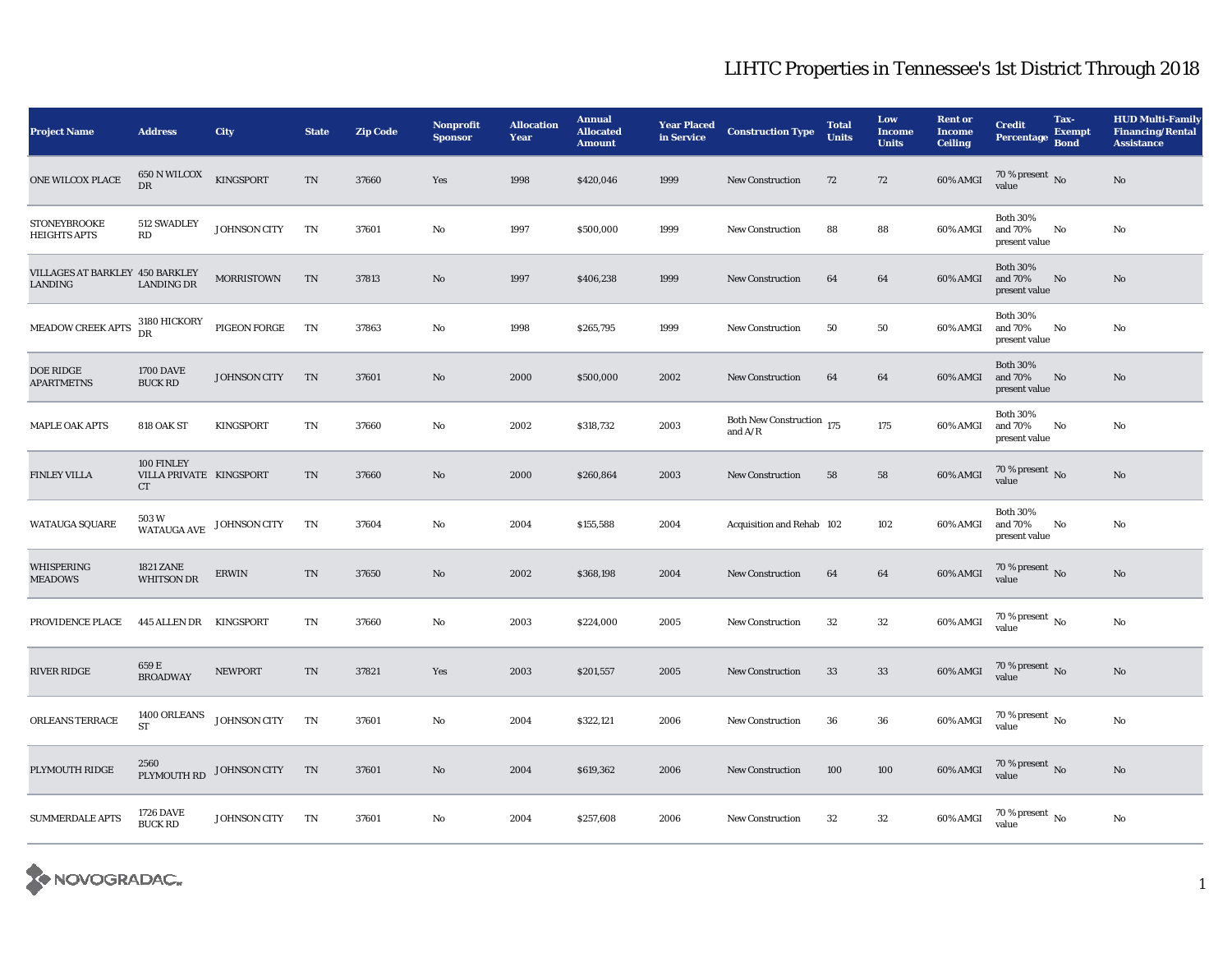| <b>Project Name</b>                                       | <b>Address</b>                                       | City              | <b>State</b>               | <b>Zip Code</b> | Nonprofit<br><b>Sponsor</b> | <b>Allocation</b><br>Year | <b>Annual</b><br><b>Allocated</b><br><b>Amount</b> | <b>Year Placed</b><br>in Service | <b>Construction Type</b> | <b>Total</b><br><b>Units</b> | Low<br><b>Income</b><br><b>Units</b> | <b>Rent or</b><br><b>Income</b><br><b>Ceiling</b> | <b>Credit</b><br><b>Percentage</b>          | Tax-<br><b>Exempt</b><br><b>Bond</b> | <b>HUD Multi-Family</b><br><b>Financing/Rental</b><br><b>Assistance</b> |
|-----------------------------------------------------------|------------------------------------------------------|-------------------|----------------------------|-----------------|-----------------------------|---------------------------|----------------------------------------------------|----------------------------------|--------------------------|------------------------------|--------------------------------------|---------------------------------------------------|---------------------------------------------|--------------------------------------|-------------------------------------------------------------------------|
| <b>CEDAR GROVE</b><br>VILLAGE                             | $1003\,\mathrm{MILLIGAN}$ JOHNSON CITY<br><b>HWY</b> |                   | TN                         | 37601           |                             | 2013                      | \$0                                                | Insufficient<br>Data             | Not Indicated            | ${\bf 38}$                   | $\mathbf 0$                          |                                                   | Not<br>Indicated                            |                                      |                                                                         |
| <b>FAIRWAY APTS</b>                                       | 2021 N<br>$\rm ECONOMY$ RD                           | <b>MORRISTOWN</b> | TN                         | 37814           |                             | 2013                      | $\$0$                                              | Insufficient<br>Data             | Not Indicated            | $77\,$                       | $\mathbf 0$                          |                                                   | Not<br>Indicated                            |                                      |                                                                         |
| DERWOOD FOURPLEX                                          | $1005$ DERWOOD $$\,{\rm KINGSPORT}$$ CT              |                   | $\mathop{\rm TN}\nolimits$ | 37660           | $\rm No$                    | 1987                      | \$1,507                                            | 1987                             | Acquisition and Rehab 4  |                              | $\overline{4}$                       |                                                   | 70 % present $\overline{N}$ 0<br>value      |                                      | No                                                                      |
| <b>W RAVINE SFD</b>                                       | <b>313 W RAVINE</b><br>RD                            | KINGSPORT         | $\rm TN$                   | 37660           | $\rm No$                    | 1987                      | \$902                                              | 1987                             | Acquisition and Rehab 1  |                              | $\overline{1}$                       |                                                   | <b>Both 30%</b><br>and 70%<br>present value | No                                   | No                                                                      |
| 600-710 UNION ST                                          | 710 UNION AVE MORRISTOWN                             |                   | $\mathcal{T}\mathcal{N}$   | 37813           | $\rm\thinspace No$          | 1987                      | \$2,004                                            | 1987                             | Acquisition and Rehab 5  |                              | $\,$ 5 $\,$                          |                                                   | 70 % present $\,$ No $\,$<br>value          |                                      | No                                                                      |
| 13TH N ST SFD                                             | 121 E 13TH N ST MORRISTOWN                           |                   | TN                         | 37814           | $\rm No$                    | 1988                      | \$725                                              | 1988                             | Acquisition and Rehab 1  |                              | $\mathbf{1}$                         |                                                   | $70\%$ present $\overline{N_0}$<br>value    |                                      | $\mathbf {No}$                                                          |
| MICHAEL STREET DUPL $_{\rm ST}^{2044}$ MICHAEL MORRISTOWN |                                                      |                   | $\rm TN$                   | 37814           | $\rm\thinspace No$          | 1988                      | \$1,578                                            | 1988                             | Acquisition and Rehab 2  |                              | $\boldsymbol{2}$                     |                                                   | 70 % present $\,$ No $\,$<br>value          |                                      | No                                                                      |
| <b>GIBSON MILL APTS</b>                                   | 424 GIBSON<br>MILL RD                                | <b>KINGSPORT</b>  | TN                         | 37660           | No                          | 1988                      | \$6,781                                            | 1988                             | <b>New Construction</b>  | $\boldsymbol{2}$             | $\boldsymbol{2}$                     |                                                   | $70\%$ present $\overline{N_0}$<br>value    |                                      | No                                                                      |
| <b>VALLEY STREET SFD</b>                                  | 528 VALLEY ST MORRISTOWN                             |                   | TN                         | 37813           | $\mathbf{N}\mathbf{o}$      | 1988                      | \$1,417                                            | 1988                             | Acquisition and Rehab 1  |                              | $\mathbf{1}$                         |                                                   | <b>Both 30%</b><br>and 70%<br>present value | No                                   | No                                                                      |
| <b>KELLY SFD</b>                                          | 718 KELLY ST                                         | <b>MORRISTOWN</b> | TN                         | 37813           | $\rm\thinspace No$          | 1988                      | \$1,226                                            | 1988                             | Acquisition and Rehab 1  |                              | $\overline{1}$                       |                                                   | 70 % present $\,$ No $\,$<br>value          |                                      | No                                                                      |
| CRESCENT STREET SFD $^{720}_{ST}$ CRESCENT MORRISTOWN     |                                                      |                   | TN                         | 37813           | $\mathbf{N}\mathbf{o}$      | 1988                      | \$1,632                                            | 1988                             | Acquisition and Rehab 1  |                              | $\mathbf{1}$                         |                                                   | <b>Both 30%</b><br>and 70%<br>present value | No                                   | No                                                                      |
| BEASLEY STREET APTS 430 BEASLEY ST ELIZABETHTON           |                                                      |                   | <b>TN</b>                  | 37643           | No                          | 1988                      | \$2,696                                            | 1988                             | Acquisition and Rehab 5  |                              | $\overline{5}$                       |                                                   | <b>Both 30%</b><br>and 70%<br>present value | No                                   | No                                                                      |
| <b>HEATHER WOOD</b><br><b>ESTATES APTS</b>                | 1721 LAFAYETTE $_{\rm GREENEVILLE}$<br><b>ST</b>     |                   | TN                         | 37745           | Yes                         | 1988                      | \$68,210                                           | 1988                             | <b>New Construction</b>  | 46                           | 46                                   |                                                   | 30 % present $\overline{N_0}$<br>value      |                                      | $\mathbf{N}\mathbf{o}$                                                  |
| <b>MAYFAIR APTS</b>                                       | 1297 JOE HALL MORRISTOWN<br>RD                       |                   | TN                         | 37813           | Yes                         | 1988                      | \$67,581                                           | 1988                             | <b>New Construction</b>  | 48                           | 47                                   |                                                   | 30 % present $\,$ No $\,$<br>value          |                                      | No                                                                      |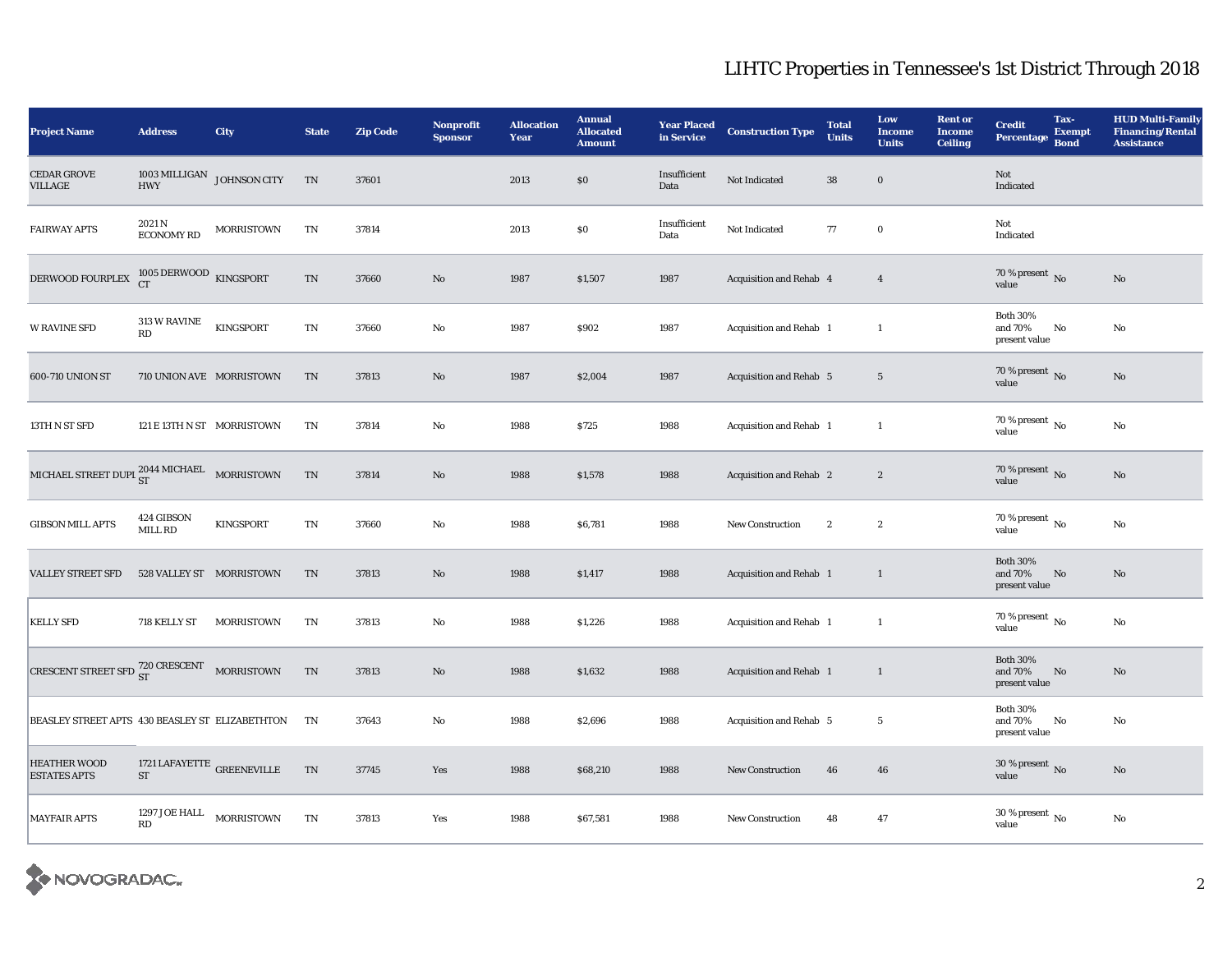| <b>Project Name</b>                                           | <b>Address</b>                               | <b>City</b>        | <b>State</b>             | <b>Zip Code</b> | <b>Nonprofit</b><br><b>Sponsor</b> | <b>Allocation</b><br>Year | <b>Annual</b><br><b>Allocated</b><br><b>Amount</b> | <b>Year Placed</b><br>in Service | <b>Construction Type</b>       | <b>Total</b><br><b>Units</b> | Low<br><b>Income</b><br><b>Units</b> | <b>Rent or</b><br><b>Income</b><br><b>Ceiling</b> | <b>Credit</b><br>Percentage Bond            | Tax-<br><b>Exempt</b> | <b>HUD Multi-Family</b><br><b>Financing/Rental</b><br><b>Assistance</b> |
|---------------------------------------------------------------|----------------------------------------------|--------------------|--------------------------|-----------------|------------------------------------|---------------------------|----------------------------------------------------|----------------------------------|--------------------------------|------------------------------|--------------------------------------|---------------------------------------------------|---------------------------------------------|-----------------------|-------------------------------------------------------------------------|
| MOUNTAIN VIEW APTS 301 HARDIN LN SEVIERVILLE<br>(SEVIERVILLE) |                                              |                    | $\rm TN$                 | 37862           | Yes                                | 1988                      | \$68,891                                           | 1988                             | New Construction               | 48                           | 48                                   |                                                   | 30 % present $\,$ No $\,$<br>value          |                       | No                                                                      |
| <b>SOUTHGATE VILLAGE</b><br>APT                               | 81<br>CHARLESTON JOHNSON CITY<br>SQ          |                    | TN                       | 37601           | Yes                                | 1988                      | \$82,908                                           | 1988                             | Acquisition and Rehab 80       |                              | 80                                   |                                                   | <b>Both 30%</b><br>and 70%<br>present value | No                    | No                                                                      |
| <b>OVERLOOK APTS</b>                                          | 1 MILLIGAN LN JOHNSON CITY                   |                    | TN                       | 37601           | $\rm No$                           | 1988                      | \$31,158                                           | 1988                             | New Construction               | 48                           | 48                                   |                                                   | 30 % present $\,$ No $\,$<br>value          |                       | No                                                                      |
| <b>SUNCREST</b><br><b>APARTMENTS</b>                          | 261 SUNCREST<br>WAY                          | <b>NEWPORT</b>     | TN                       | 37821           |                                    | Insufficient<br>Data      | \$80,576                                           | 1988                             | Acquisition and Rehab 32       |                              | 32                                   | 60% AMGI                                          | <b>Both 30%</b><br>and 70%<br>present value | Yes                   | No                                                                      |
| <b>HILLTOP HOUSE</b>                                          | 1813 HILLTOP<br>$_{\rm DR}$                  | KINGSPORT          | $\rm TN$                 | 37664           | No                                 | 1989                      | \$739                                              | 1989                             | <b>Acquisition and Rehab 1</b> |                              | $\mathbf{1}$                         |                                                   | <b>Both 30%</b><br>and 70%<br>present value | No                    | No                                                                      |
| <b>DUNBAR DUPLEXES</b>                                        | 330 DUNBAR ST KINGSPORT                      |                    | $\mathbf{T}\mathbf{N}$   | 37660           | Yes                                | 1989                      | \$460                                              | 1989                             | Acquisition and Rehab 2        |                              | $\mathbf{1}$                         |                                                   | 70 % present $\overline{N_0}$<br>value      |                       | No                                                                      |
| <b>OAKWOOD GARDEN</b><br><b>APTS</b>                          | OAKWOOD CIR MORRISTOWN                       |                    | TN                       |                 | $\rm No$                           | 1989                      | \$2,593                                            | 1989                             | <b>Acquisition and Rehab 8</b> |                              | $8\phantom{1}$                       |                                                   | 70 % present No<br>value                    |                       | No                                                                      |
| <b>CHEROKEE SQUARE</b><br><b>APTS</b>                         | 2013 BROWN DR ROGERSVILLE                    |                    | TN                       | 37857           | Yes                                | 1989                      | \$49,156                                           | 1990                             | <b>New Construction</b>        | 30                           | $30\,$                               |                                                   | 30 % present $\,$ No $\,$<br>value          |                       | No                                                                      |
| GREENVILLE LANDING 1100 LIGHT ST GREENEVILLE<br><b>APTS</b>   |                                              |                    | TN                       | 37743           | Yes                                | 1989                      | \$54,708                                           | 1990                             | New Construction               | 40                           | 40                                   |                                                   | 30 % present $\,$ No $\,$<br>value          |                       | No                                                                      |
| <b>JEFFERSON PLACE</b><br><b>APTS</b>                         | 3016<br><b>JEFFERSON PL</b>                  | <b>WHITE PINE</b>  | $\mathbf{T}\mathbf{N}$   | 37890           | Yes                                | 1990                      | \$27,845                                           | 1990                             | <b>New Construction</b>        | 18                           | 18                                   | 60% AMGI                                          | 30 % present $\,$ No $\,$<br>value          |                       | No                                                                      |
| MOUNTAIN VIEW APTS 270 SENIOR<br>(NEWPORT)                    | WAY                                          | <b>NEWPORT</b>     | $\mathcal{T}\mathcal{N}$ | 37821           | Yes                                | 1989                      | \$50,167                                           | 1990                             | <b>New Construction</b>        | 34                           | 34                                   |                                                   | 30 % present $\,$ No $\,$<br>value          |                       | No                                                                      |
| <b>BEAVER HOLLOW</b>                                          | 800 SWADLEY<br>RD                            | JOHNSON CITY       | TN                       | 37601           | $\rm No$                           | 2004                      | \$414,686                                          | 2006                             | <b>New Construction</b>        | 64                           | 64                                   | 60% AMGI                                          | 70 % present $\,$ No $\,$<br>value          |                       | No                                                                      |
| <b>BLUE SPRINGS</b><br><b>VILLAGE</b>                         | 2995 BLUE<br>SPRINGS PKWY                    | <b>GREENEVILLE</b> | TN                       | 37743           | $\rm No$                           | 2006                      | \$306,848                                          | 2006                             | New Construction               | 40                           | ${\bf 40}$                           | 60% AMGI                                          | 30 % present $\,$ No $\,$<br>value          |                       | No                                                                      |
| CHURCH HILL<br>VILLAGE<br><b>APARTMERNTS</b>                  | 914 HOLLISTON CHURCH HILL<br><b>MILLS RD</b> |                    | TN                       | 37642           | No                                 | 2004                      | \$320,796                                          | 2006                             | <b>New Construction</b>        | 48                           | 48                                   | 60% AMGI                                          | 70 % present $\,$ No $\,$<br>value          |                       | No                                                                      |

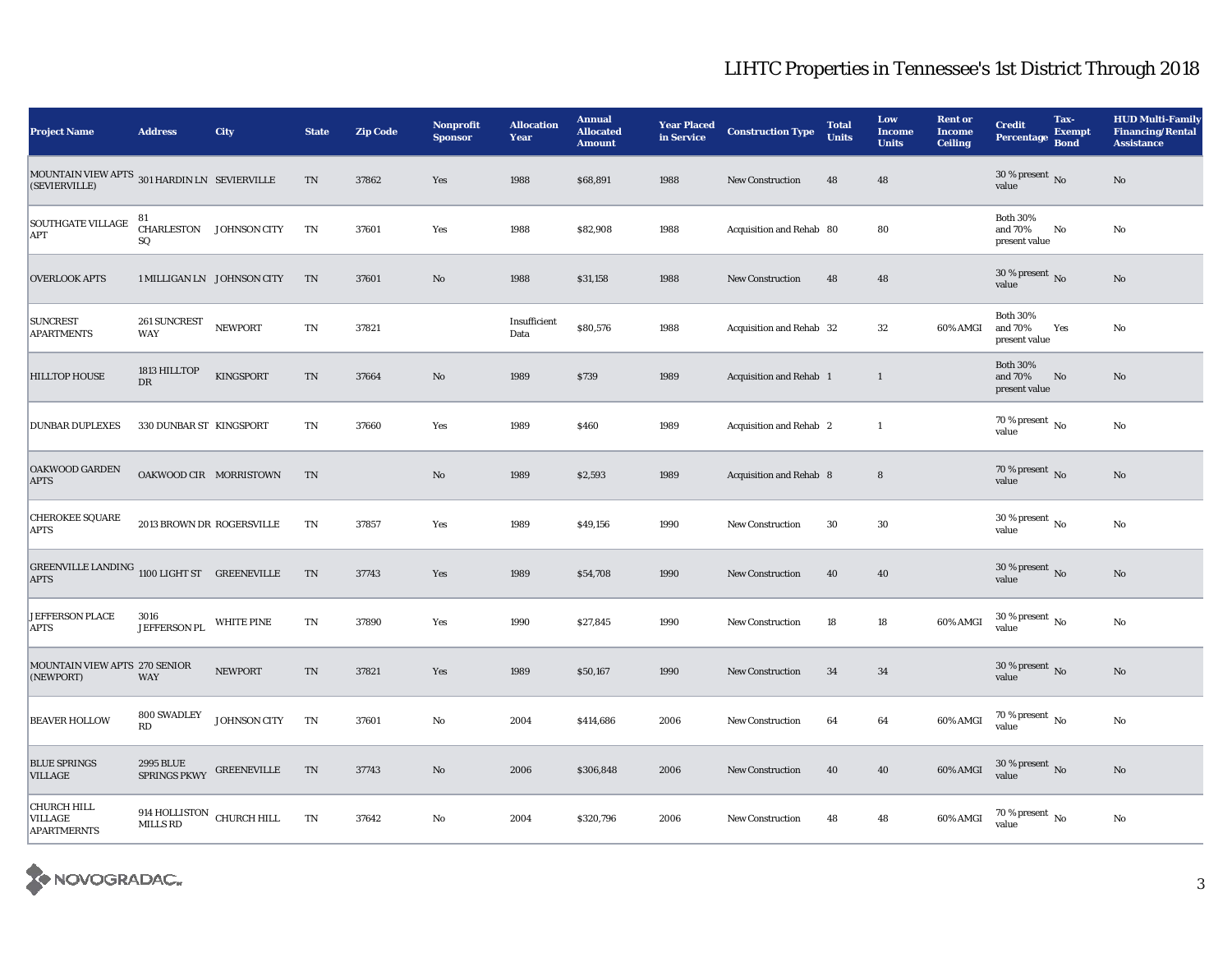| <b>Project Name</b>                                             | <b>Address</b>                                            | City                          | <b>State</b>               | <b>Zip Code</b> | <b>Nonprofit</b><br><b>Sponsor</b> | <b>Allocation</b><br>Year | <b>Annual</b><br><b>Allocated</b><br><b>Amount</b> | <b>Year Placed</b><br>in Service | <b>Construction Type</b>              | <b>Total</b><br><b>Units</b> | Low<br><b>Income</b><br><b>Units</b> | <b>Rent or</b><br><b>Income</b><br><b>Ceiling</b> | <b>Credit</b><br><b>Percentage</b>          | Tax-<br><b>Exempt</b><br><b>Bond</b> | <b>HUD Multi-Family</b><br><b>Financing/Rental</b><br><b>Assistance</b> |
|-----------------------------------------------------------------|-----------------------------------------------------------|-------------------------------|----------------------------|-----------------|------------------------------------|---------------------------|----------------------------------------------------|----------------------------------|---------------------------------------|------------------------------|--------------------------------------|---------------------------------------------------|---------------------------------------------|--------------------------------------|-------------------------------------------------------------------------|
| <b>KINGSTON SPRINGS</b>                                         | 1211 KING<br>SPRINGS RD                                   | JOHNSON CITY                  | TN                         | 37601           | $\rm No$                           | 2004                      | \$218,327                                          | 2006                             | New Construction                      | 27                           | $\bf 27$                             | $60\%$ AMGI                                       | 70 % present $\,$ No $\,$<br>value          |                                      | $\rm No$                                                                |
| <b>KINGSVIEW</b>                                                | 921 LARRY NEIL $_{\hbox{\small KINGSPORT}}$<br><b>WAY</b> |                               | $\rm TN$                   | 37660           | $\rm No$                           | 2004                      | \$574,201                                          | 2006                             | <b>New Construction</b>               | 96                           | 96                                   | 60% AMGI                                          | $70$ % present $\,$ No $\,$<br>value        |                                      | No                                                                      |
| <b>HIDDEN OAKS</b>                                              | 1108 W<br><b>SUMMER ST</b>                                | <b>GREENEVILLE</b>            | TN                         | 37743           | $\rm No$                           | 2004                      | \$501,076                                          | 2006                             | New Construction                      | 72                           | 72                                   | 60% AMGI                                          | 70 % present $\,$ No $\,$<br>value          |                                      | $\rm No$                                                                |
| LINCOLN MANOR APTS 1107 S JACKSON                               |                                                           | <b>MORRISTOWN</b>             | TN                         | 37813           | No                                 | 2007                      | \$105,001                                          | 2007                             | Both New Construction 80<br>and $A/R$ |                              | 80                                   | 60% AMGI                                          | <b>Both 30%</b><br>and 70%<br>present value | No                                   | No                                                                      |
| <b>GEORGE</b><br><b>WASHINGTON SCHOOL</b><br><b>SENIOR APTS</b> | 205 E SEVIER<br>AVE                                       | KINGSPORT                     | $\rm TN$                   | 37660           | $\mathbf{N}\mathbf{o}$             | 2005                      | \$479,346                                          | 2007                             | New Construction                      | 54                           | 54                                   | 60% AMGI                                          | 30 % present $\,$ No $\,$<br>value          |                                      | No                                                                      |
| <b>RIVERPARK APTS II</b>                                        | $210$ RIVERPARK $$\sf SEVIEWILLE$<br><b>WAY</b>           |                               | $\rm TN$                   | 37862           | No                                 | 2005                      | \$340,000                                          | 2007                             | <b>New Construction</b>               | 50                           | 50                                   | 60% AMGI                                          | 70 % present $\,$ No $\,$<br>value          |                                      | No                                                                      |
| <b>LYNNWOOD APTS</b>                                            |                                                           | BLUEFIELD AVE ELIZABETHTON TN |                            |                 | Yes                                | 2008                      | \$151,025                                          | 2008                             | Acquisition and Rehab 100             |                              | 100                                  | 60% AMGI                                          | <b>Both 30%</b><br>and 70%<br>present value | No                                   | No                                                                      |
| <b>SAGE MEADOWS</b>                                             | 1100 MEADOW<br><b>VIEW RD</b>                             | <b>BRISTOL</b>                | TN                         |                 | No                                 | 2006                      | \$646,690                                          | 2008                             | <b>New Construction</b>               | 98                           | 98                                   | 60% AMGI                                          | $70$ % present $\,$ No $\,$<br>value        |                                      | No                                                                      |
| <b>WALKER ROSA APTS</b>                                         | 1040 TIP TOP<br>AVE                                       | KINGSPORT                     | $\rm TN$                   | 37665           | $\mathbf{N}\mathbf{o}$             | 2006                      | \$441,639                                          | 2008                             | <b>New Construction</b>               | 37                           | $37\,$                               | 60% AMGI                                          | $70\,\%$ present $\,$ No value              |                                      | $\rm No$                                                                |
| JOHN SEVIER CENTER                                              | 141 E MARKET<br><b>ST</b>                                 | JOHNSON CITY                  | TN                         | 37604           | No                                 | 1991                      | \$251,700                                          | 1991                             | Acquisition and Rehab 150             |                              | 150                                  | 60% AMGI                                          | <b>Both 30%</b><br>and 70%<br>present value | No                                   | No                                                                      |
| <b>KNOB HILL APTS</b><br>(MORRISTOWN)                           | 1459 DE VAULT MORRISTOWN<br>ST                            |                               | $\mathop{\rm TN}\nolimits$ | 37814           | $\rm No$                           | 1990                      | \$72,554                                           | 1991                             | <b>New Construction</b>               | 48                           | 48                                   | 60% AMGI                                          | <b>Both 30%</b><br>and 70%<br>present value | No                                   | $\rm No$                                                                |
| MOUNTAIN VIEW APTS 235 JOHN<br>(SNEEDVILLE)                     | <b>MCNEIL BLVD</b>                                        | <b>SNEEDVILLE</b>             | $\mathop{\rm TN}\nolimits$ | 37869           | $\mathbf{N}\mathbf{o}$             | 1990                      | \$77,752                                           | 1991                             | <b>New Construction</b>               | 44                           | 44                                   | 60% AMGI                                          | 30 % present $\,$ No $\,$<br>value          |                                      | $\mathbf{N}\mathbf{o}$                                                  |
| <b>SYCAMORE TRACE</b><br><b>APARTMENTS</b>                      | 126 SHEPHARD<br><b>DRIVE</b>                              | <b>BULLS GAP</b>              | $\mathcal{T}\mathcal{N}$   | 37711           |                                    | Insufficient<br>Data      | \$69,769                                           | 1991                             | Acquisition and Rehab 32              |                              | $32\,$                               |                                                   | <b>Both 30%</b><br>and 70%<br>present value | Yes                                  | $\mathbf{N}\mathbf{o}$                                                  |
| NEWPORT VILLAGE<br><b>APT</b>                                   | 420<br>APPALACHIAN NEWPORT<br><b>WAY</b>                  |                               | TN                         | 37821           | Yes                                | 1992                      | \$54,938                                           | 1992                             | <b>New Construction</b>               | 40                           | 40                                   | 60% AMGI                                          | $30\,\%$ present $\,$ $_{\rm No}$<br>value  |                                      | No                                                                      |

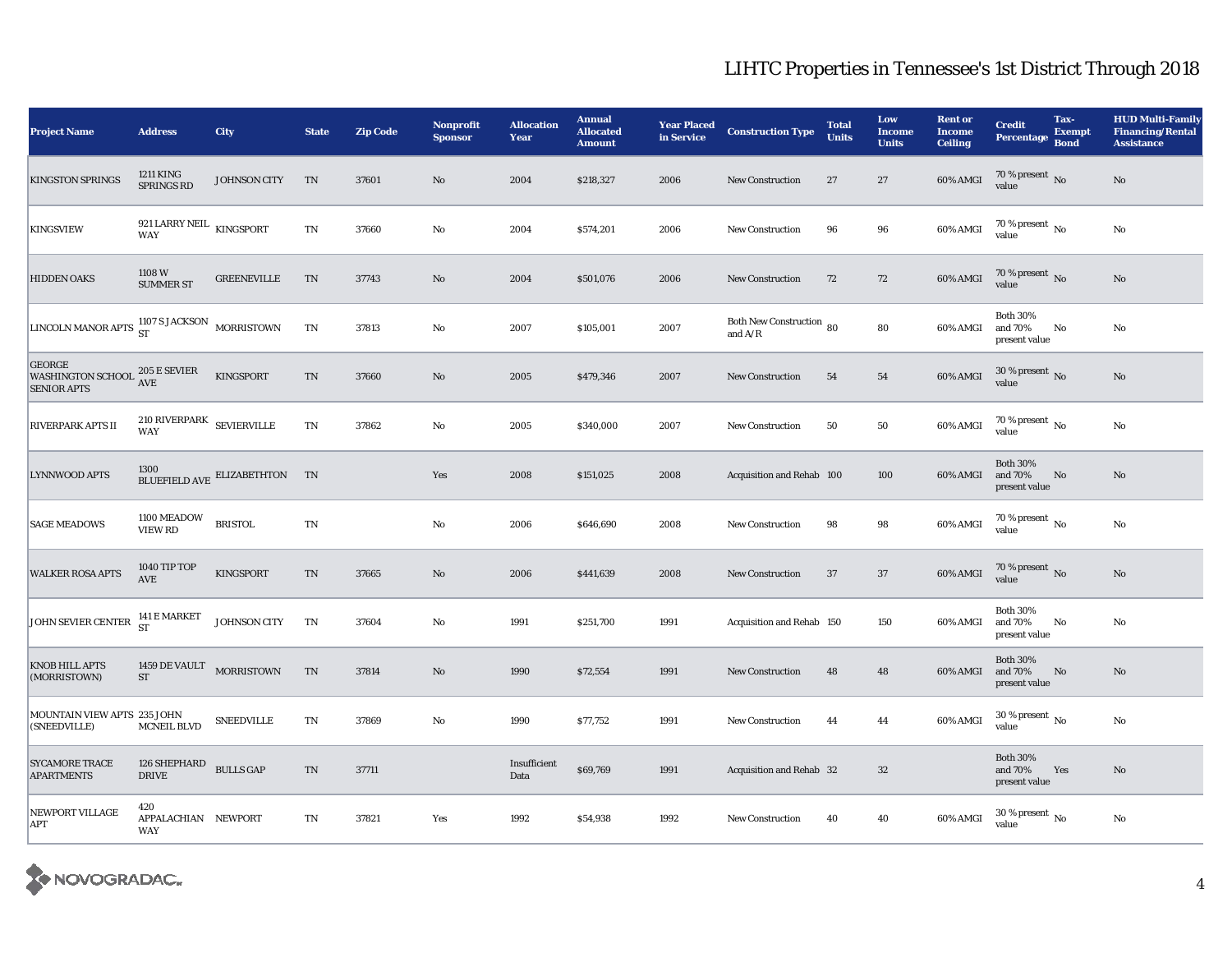| <b>Project Name</b>                          | <b>Address</b>                             | City                           | <b>State</b>             | <b>Zip Code</b> | <b>Nonprofit</b><br><b>Sponsor</b> | <b>Allocation</b><br>Year | <b>Annual</b><br><b>Allocated</b><br><b>Amount</b> | <b>Year Placed</b><br>in Service | <b>Construction Type</b>       | <b>Total</b><br><b>Units</b> | Low<br><b>Income</b><br><b>Units</b> | <b>Rent or</b><br><b>Income</b><br><b>Ceiling</b> | <b>Credit</b><br><b>Percentage</b>          | Tax-<br><b>Exempt</b><br><b>Bond</b> | <b>HUD Multi-Family</b><br><b>Financing/Rental</b><br><b>Assistance</b> |
|----------------------------------------------|--------------------------------------------|--------------------------------|--------------------------|-----------------|------------------------------------|---------------------------|----------------------------------------------------|----------------------------------|--------------------------------|------------------------------|--------------------------------------|---------------------------------------------------|---------------------------------------------|--------------------------------------|-------------------------------------------------------------------------|
| <b>TREMOUNT APTS</b>                         | 119A JOHN<br>MCNEIL BLVD                   | <b>SNEEDVILLE</b>              | TN                       | 37869           | Yes                                | 1991                      | \$64,149                                           | 1992                             | <b>New Construction</b>        | 45                           | $45\,$                               |                                                   | 30 % present $\,$ No $\,$<br>value          |                                      | $\rm No$                                                                |
| <b>MOUNTAIN CITY</b><br><b>MANOR APTS</b>    |                                            | 310 DOTSON LN MOUNTAIN CITY TN |                          | 37683           | Yes                                | 1992                      | \$67,172                                           | 1993                             | <b>New Construction</b>        | 40                           | 40                                   | 60% AMGI                                          | 30 % present $\,$ No $\,$<br>value          |                                      | $\rm No$                                                                |
| NEWPORT MANOR APT 299 DYKES ST NEWPORT       |                                            |                                | $\mathcal{T}\mathcal{N}$ | 37821           | Yes                                | 1991                      | \$47,984                                           | 1993                             | <b>New Construction</b>        | $30\,$                       | $30\,$                               | 60% AMGI                                          | $30$ % present $\,$ No $\,$<br>value        |                                      | $\rm No$                                                                |
| <b>TAYLOR FOUR-PLEX</b>                      | 303W                                       | WATAUGA AVE JOHNSON CITY       | TN                       | 37604           | $\mathbf{N}\mathbf{o}$             | 1993                      | \$11,687                                           | 1993                             | <b>Acquisition and Rehab 4</b> |                              | $\overline{4}$                       |                                                   | 70 % present $\,$ No $\,$<br>value          |                                      | $\rm No$                                                                |
| <b>RIVER REST APTS</b>                       | 330 RIVER REST NEWPORT<br><b>WAY</b>       |                                | $\rm TN$                 | 37821           | Yes                                | 1992                      | \$48,053                                           | 1994                             | New Construction               | 34                           | $\bf{34}$                            | 60% AMGI                                          | 30 % present $\,$ No $\,$<br>value          |                                      | $\rm No$                                                                |
| <b>STEPHEN TAYLOR</b><br><b>DUPLEX</b>       |                                            | 424 W PINE ST JOHNSON CITY     | TN                       | 37604           |                                    | 1992                      | \$1,694                                            | 1994                             | Acquisition and Rehab 0        |                              | $\boldsymbol{2}$                     |                                                   | Not<br>Indicated                            | $\rm No$                             | $\rm No$                                                                |
| BAILEYTON TERRACE 7600 HORTON<br><b>APTS</b> | <b>HWY</b>                                 | <b>BAILEYTON</b>               | TN                       | 37745           | No                                 | 1994                      | \$58,406                                           | 1995                             | <b>New Construction</b>        | 40                           | 40                                   | 60% AMGI                                          | 30 % present $\,$ No $\,$<br>value          |                                      | No                                                                      |
| <b>CRESTVIEW TERRACE</b><br><b>APTS</b>      | 1600 HWY 70<br><b>BYP</b>                  | <b>GREENEVILLE</b>             | TN                       | 37743           | Yes                                | 1994                      | \$82,799                                           | 1996                             | Acquisition and Rehab 50       |                              | 50                                   | <b>50% AMGI</b>                                   | <b>Both 30%</b><br>and 70%<br>present value | No                                   | No                                                                      |
| <b>RIVERPARK APTS I</b>                      | 1110 OLD<br><b>KNOXVILLE</b><br><b>HWY</b> | <b>SEVIERVILLE</b>             | $\mathcal{T}\mathcal{N}$ | 37862           | No                                 | 1996                      | \$209,829                                          | 1997                             | <b>New Construction</b>        | 46                           | 46                                   | 60% AMGI                                          | <b>Both 30%</b><br>and 70%<br>present value | No                                   | No                                                                      |
| <b>CITY VIEW APTS</b>                        | 1029<br>BLOOMINGDAL KINGSPORT<br>E PIKE    |                                | TN                       | 37660           | No                                 | 2007                      | \$410,771                                          | 2009                             | <b>New Construction</b>        | 44                           | 44                                   |                                                   | 60% AMGI TCEP only No                       |                                      | No                                                                      |
| <b>LYNNRIDGE APTS</b>                        |                                            | BLUEFIELD AVE ELIZABETHTON TN  |                          | 37643           | Yes                                | 2008                      | \$297,153                                          | 2009                             | Acquisition and Rehab 100      |                              | 100                                  | 60% AMGI                                          | <b>Both 30%</b><br>and 70%<br>present value | No                                   | No                                                                      |
| <b>ALLEN CREEK</b>                           | 411 ALLEN DR                               | KINGSPORT                      | $\mathbf{T}\mathbf{N}$   | 37660           | No                                 | 2009                      | \$694,044                                          | 2009                             | <b>New Construction</b>        | 60                           | 60                                   | 60% AMGI                                          | $30$ % present $\,$ No $\,$<br>value        |                                      | No                                                                      |
| <b>GIST CREEK APTS</b>                       | 446 GISTS<br><b>CREEK RD</b>               | <b>SEVIERVILLE</b>             | TN                       | 37876           | No                                 | 2008                      | \$593,849                                          | 2010                             | <b>New Construction</b>        | 48                           | 48                                   |                                                   | 60% AMGI TCEP only No                       |                                      | No                                                                      |
| MODEL CITY<br>(STONECREST)                   | 1000<br><b>STONEGATE RD</b>                | KINGSPORT                      | $\mathbf{T}\mathbf{N}$   | 37660           | No                                 | 2010                      | \$651,194                                          | 2010                             | Acquisition and Rehab 256      |                              | 256                                  | 60% AMGI                                          | <b>Both 30%</b><br>and 70%<br>present value | No                                   | No                                                                      |

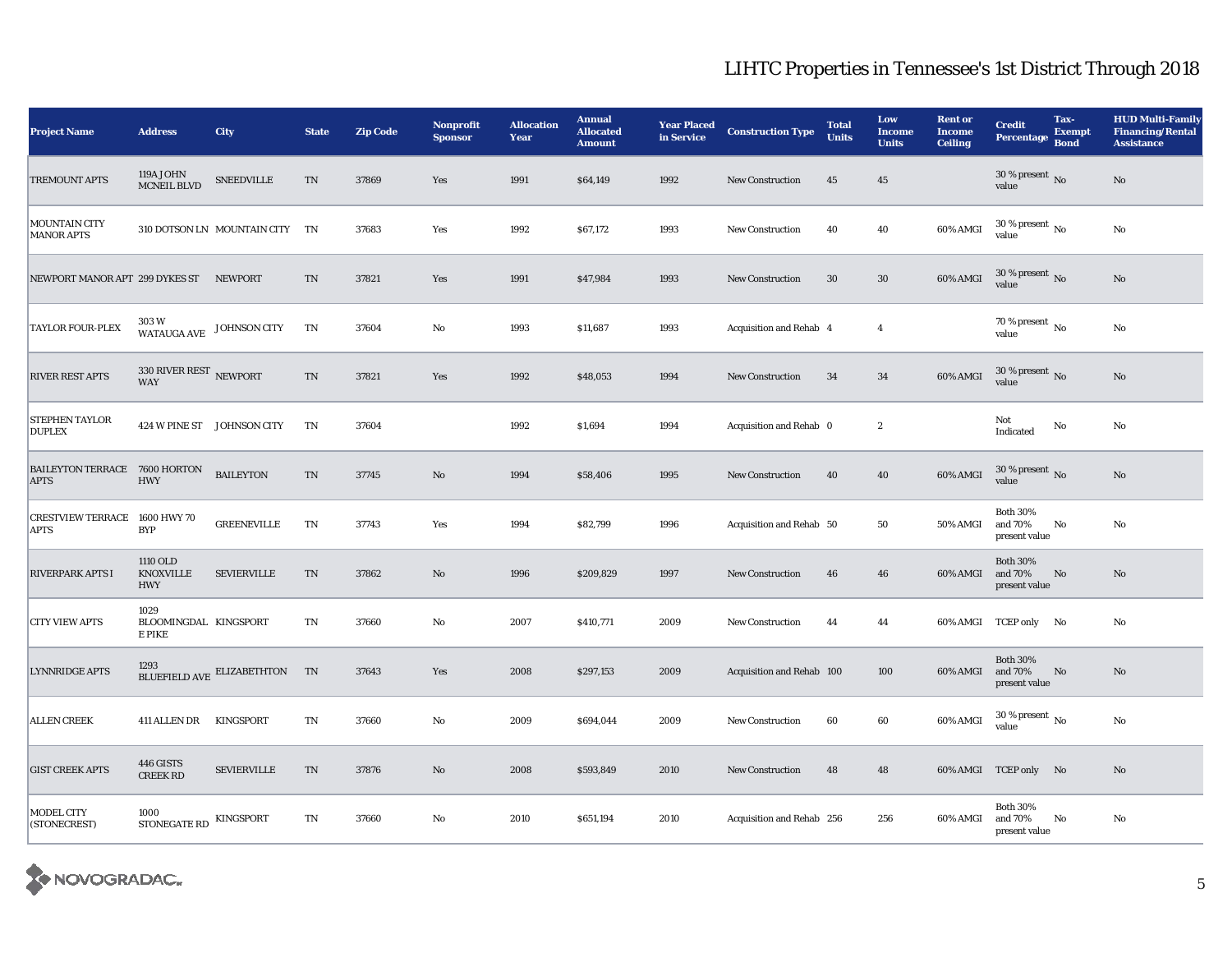| <b>Project Name</b>                                   | <b>Address</b>                                  | City                                                     | <b>State</b>               | <b>Zip Code</b> | <b>Nonprofit</b><br><b>Sponsor</b> | <b>Allocation</b><br><b>Year</b> | <b>Annual</b><br><b>Allocated</b><br><b>Amount</b> | <b>Year Placed</b><br>in Service | <b>Construction Type</b>  | <b>Total</b><br><b>Units</b> | Low<br><b>Income</b><br><b>Units</b> | <b>Rent or</b><br><b>Income</b><br><b>Ceiling</b> | <b>Credit</b><br><b>Percentage</b>          | Tax-<br><b>Exempt</b><br><b>Bond</b> | <b>HUD Multi-Family</b><br><b>Financing/Rental</b><br><b>Assistance</b> |
|-------------------------------------------------------|-------------------------------------------------|----------------------------------------------------------|----------------------------|-----------------|------------------------------------|----------------------------------|----------------------------------------------------|----------------------------------|---------------------------|------------------------------|--------------------------------------|---------------------------------------------------|---------------------------------------------|--------------------------------------|-------------------------------------------------------------------------|
| <b>RIVERVIEW PLACE</b>                                | 218 LOUIS ST                                    | KINGSPORT                                                | TN                         | 37660           | No                                 | 2008                             | \$484,951                                          | 2010                             | <b>New Construction</b>   | 38                           | 38                                   |                                                   | 60% AMGI TCEP only No                       |                                      | No                                                                      |
| MOUNTAIN HOLLOW                                       |                                                 | $102$ MOUNTAIN $\quad$ ELIZABETHTON $\quad$ TN HOLLOW CT |                            | 37643           | Yes                                | 2009                             | \$604,387                                          | 2011                             | <b>New Construction</b>   | 48                           | 48                                   | 60% AMGI                                          | $70\,\%$ present $_{\rm{No}}$               |                                      | $\rm No$                                                                |
| DOGWOOD RIDGE<br><b>APTS</b>                          | 1263<br><b>SMITHWOOD</b><br>RD                  | <b>SEVIERVILLE</b>                                       | $\mathop{\rm TN}\nolimits$ | 37862           | $\mathbf{No}$                      | 2008                             | \$631,713                                          | 2011                             | <b>New Construction</b>   | 54                           | 54                                   |                                                   | 60% AMGI TCEP only No                       |                                      | $\mathbf{N}\mathbf{o}$                                                  |
| <b>BLUE RIDGE APTS</b>                                | 2610<br>PLYMOUTH RD JOHNSON CITY                |                                                          | TN                         | 37601           | Yes                                | 1997                             | \$495,254                                          | 1999                             | <b>New Construction</b>   | 80                           | 80                                   | 60% AMGI                                          | Both 30%<br>and 70%<br>present value        | No                                   | $\rm No$                                                                |
| MILLER VILLAGE                                        | 3836 EASTLINE $$\,{\rm KINGSPORT}$$<br>DR       |                                                          | TN                         | 37664           |                                    | 2012                             | \$1,024,774                                        | 2012                             | Acquisition and Rehab 153 |                              | 153                                  | 60% AMGI                                          | <b>Both 30%</b><br>and 70%<br>present value | No                                   | No                                                                      |
| <b>GIBSON RIDGE APTS</b>                              | 1436 E<br><b>LAKEVIEW DR</b>                    | JOHNSON CITY                                             | TN                         | 37601           |                                    | Insufficient<br>Data             | \$1,100,000                                        | 2013                             | <b>New Construction</b>   | 100                          | 100                                  |                                                   | Not<br>Indicated                            | $\rm No$                             | $\rm No$                                                                |
| HIGHLAND RIDGE<br><b>APTS</b>                         | 1415 AVERY LN SEVIERVILLE                       |                                                          | TN                         | 37862           |                                    | Insufficient<br>Data             | \$1,071,587                                        | 2013                             | <b>New Construction</b>   | 88                           | 88                                   | 60% AMGI                                          | Not<br>Indicated                            | No                                   | $\rm No$                                                                |
| <b>LYNNVIEW RIDGE</b><br><b>APTS</b>                  | 656 BARNETT<br>DR                               | <b>KINGSPORT</b>                                         | TN                         | 37664           |                                    | Insufficient<br>Data             | \$830,728                                          | 2013                             | <b>New Construction</b>   | 72                           | $72\,$                               |                                                   | Not<br>Indicated                            | $\rm No$                             | $\rm No$                                                                |
| <b>BARTON GREENE</b>                                  | <b>601 E BARTON</b><br><b>RIDGE RD</b>          | <b>GREENEVILLE</b>                                       | TN                         | 37745           |                                    | 2011                             | \$810,459                                          | 2013                             | <b>New Construction</b>   | 50                           | $\bf{0}$                             | 60% AMGI                                          | Not<br>Indicated                            | No                                   | $\rm No$                                                                |
| FORD CREEK VILLAGE                                    | 1016 GRAY<br>STATION RD                         | GRAY                                                     | TN                         | 37615           |                                    | Insufficient<br>Data             | \$708,746                                          | 2013                             | <b>New Construction</b>   | 48                           | $\mathbf 0$                          | 60% AMGI                                          | Not<br>Indicated                            | $\rm No$                             | $\rm No$                                                                |
| <b>KNOB RIDGE APTS</b>                                | 408 MISSYLANE SEYMOUR<br>$\mathbf{R}\mathbf{D}$ |                                                          | TN                         | 37865           |                                    | 2012                             | \$578,250                                          | 2013                             | <b>New Construction</b>   | 48                           | $\boldsymbol{0}$                     | 60% AMGI                                          | Not<br>Indicated                            | No                                   | $\rm No$                                                                |
| <b>PENNINGTON</b><br><b>CROSSING</b>                  | 3133 ROCKY TOP $_{\rm JOHNSON}$ CITY<br>RD      |                                                          | TN                         | 37601           |                                    | 2011                             | \$778,104                                          | 2013                             | <b>New Construction</b>   | 42                           | $\bf{0}$                             | 60% AMGI                                          | Not<br>Indicated                            | No                                   | No                                                                      |
| MOUNTAIN VIEW APTS 3357 AVOCA RD BRISTOL<br>(BRISTOL) |                                                 |                                                          | TN                         | 37620           |                                    | 2013                             | \$656,005                                          | 2014                             | Acquisition and Rehab 94  |                              | $\bf{0}$                             | 60% AMGI                                          | <b>Both 30%</b><br>and 70%<br>present value | No                                   | $\rm No$                                                                |
| <b>HENRY MANOR</b>                                    | HENRY STREET MORRISTOWN                         |                                                          | TN                         | 37814           |                                    | Insufficient<br>Data             | \$510,000                                          | 2014                             | Acquisition and Rehab 50  |                              | 50                                   | 60% AMGI                                          | <b>Both 30%</b><br>and 70%<br>present value | No                                   | No                                                                      |